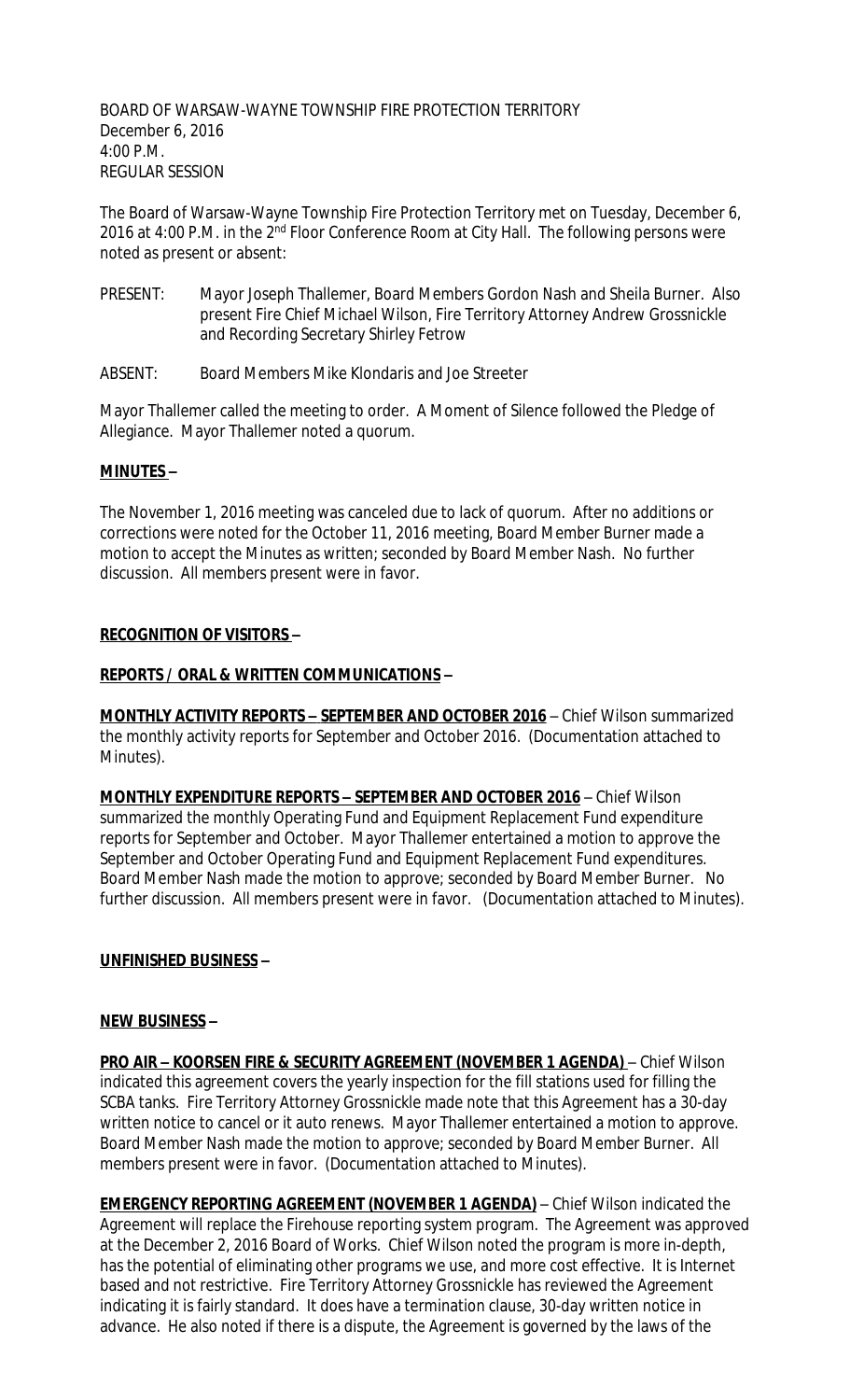State of Washington, and has a Statute of Limitations of 6 months. Fire Territory Attorney Grossnickle also reviewed the current Firehouse Agreement and found no language pertaining to automatic renewal. Fire Territory Attorney Grossnickle indicated he will prepare a letter notifying Firehouse the Agreement will not be renewed and we will allow the Agreement to expire as of August 1, 2017. Mayor Thallemer entertained a motion to approve. Board Member Burner made a motion to approve; seconded by Board Member Nash. No further discussion. All members present were in favor. (Documentation attached to Minutes).

**CFS INSPECTIONS – ANNUAL AERIAL INSPECTION (NOVEMBER 2016)** - Chief Wilson stated this Agreement was approved at the November 4, 2016 Board of Works. CFS has provided the annual aerial truck inspection for the past few years. (Documentation attached to Minutes).

**CFS REPORT OF INSPECTION** – Chief Wilson noted the aerial truck inspection has taken place and the truck "passed with flying colors". (Documentation attached to Minutes).

Mayor Thallemer entertained a motion to approve both the CFS Inspections' annual aerial inspection and the CFS report of inspection. Board Member Nash made the motion to approve; seconded by Board Member Burner. No further discussion. All members present were in favor.

**WARSAW VOLUNTEER FIRE DEPARTMENT 2017 AGREEMENT** – Chief Wilson highlighted some of the changes made to the Agreement: (1) Page 2, Section 3.1 – This agreement shall be for a fixed term of six (6) months beginning January 1, 2017 through June 30, 2017, along with the option to renew this agreement for an additional six (6) month term to begin July 1, 2017 through December 31, 2017. (2) Page 2, Section 3.2 – The Fire Territory will pay the sum of \$15,000 to the Warsaw Volunteer Fire Department which payment is to be made on or before June 1, 2017, subject to the other provisions of this Agreement and Section 4.5. Chief Wilson stated the fire territory management is pursuing the option of a part-time program to help fill seats in the engines as progression is made into Station 3. Mayor Thallemer entertained a motion to approve. Board Member Burner made the motion to approve; seconded by Board Member Nash. No further discussion. All members present were in favor. (Documentation attached to Minutes).

**PROVIDER UNIT AND PARTICIPATING UNIT EXECUTIVE BOARD APPOINTMENTS** – Mayor Thallemer indicated the Fire Territory Board Members representing the City of Warsaw for 2017 will remain the same; Mayor Joseph Thallemer and Board Member Mike Klondaris. Board Member Burner indicated the Fire Territory Board Members representing Wayne Township will also remain the same; Wayne Township Trustee Sheila Burner and Board Member Gordon Nash. Mayor Thallemer and Wayne Township Trustee Burner have both elected to retain Board Member Joe Streeter as the independent member. All members present were in favor.

**FIRE CHIEF RECOMMENDATION FROM EXECUTIVE BOARD TO PROVIDER UNIT** – Mayor Thallemer entertained a motion for the recommendation of the Fire Chief for 2017. Board Member Nash made a motion to retain Michael Wilson as Fire Chief; seconded by Board Member Burner. No further discussion. All members present were in favor.

## **TRAVEL REQUESTS –**

- **1. Instructor 1 (November 1 Agenda)**
- **2. National Child Passenger Safety Certification (November 1 Agenda)**
- **3. 1977 Fund Pension Secretary Seminar**
- **4. Spartan Truck Inspection**
- **5. Company Officer Academy**

Chief Wilson summarized the travel requests. Mayor Thallemer entertained a motion to approve. Board Member Burner made the motion to approve; seconded by Board Member Nash. No further discussion. All members present were in favor. (Documentation attached to Minutes).